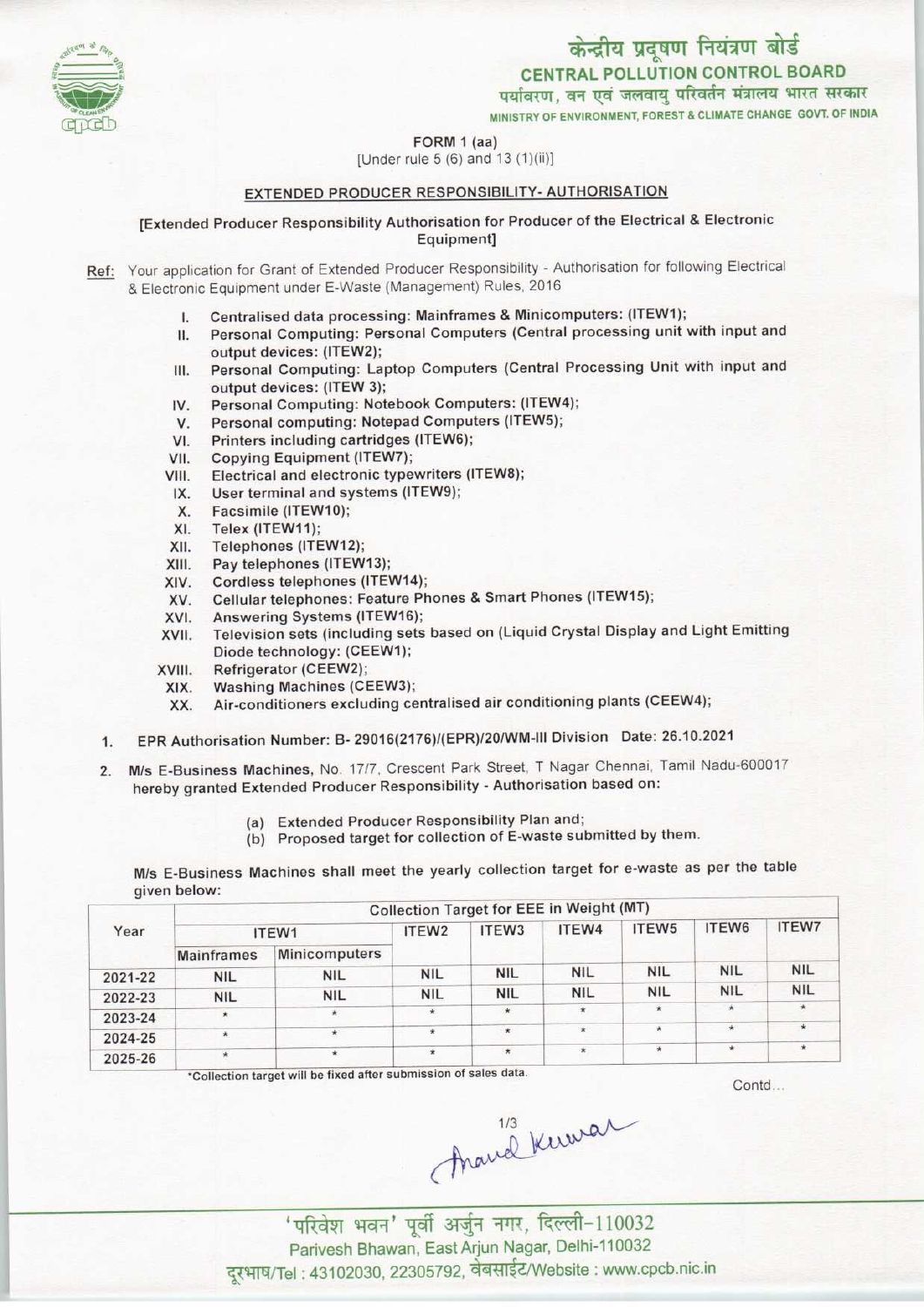

From pre page....

| Year    | Collection Target for EEE in Weight (MT) |            |            |            |            |            |            |                   |                        |  |  |
|---------|------------------------------------------|------------|------------|------------|------------|------------|------------|-------------------|------------------------|--|--|
|         | ITEW8                                    | ITEW9      | ITEW10     | ITEW11     | ITEW12     | ITEW13     | ITEW14     | ITEW15            |                        |  |  |
|         |                                          |            |            |            |            |            |            | Feature<br>Phones | Smart<br><b>Phones</b> |  |  |
| 2021-22 | <b>NIL</b>                               | <b>NIL</b> | <b>NIL</b> | <b>NIL</b> | <b>NIL</b> | <b>NIL</b> | <b>NIL</b> | <b>NIL</b>        | <b>NIL</b>             |  |  |
| 2022-23 | <b>NIL</b>                               | <b>NIL</b> | <b>NIL</b> | <b>NIL</b> | <b>NIL</b> | <b>NIL</b> | <b>NIL</b> | <b>NIL</b>        | <b>NIL</b>             |  |  |
| 2023-24 | $\star$                                  | $\star$    | $\star$    | $\star$    | $\star$    | $\star$    | $\star$    | $\star$           | $\star$                |  |  |
| 2024-25 | $\star$                                  | $\star$    | $^{\star}$ | $\star$    | $\star$    | $\star$    | $\star$    | $\star$           | $\star$                |  |  |
| 2025-26 | $\star$                                  | $\star$    | $\star$    | $\star$    | $\star$    | $\star$    | $\star$    | $\star$           | $\star$                |  |  |

| Year                                        |                                                                                                                                                                                                                                                                                                                                                                                       |                            | <b>Collection Target for EEE in Weight (MT)</b>                                                                                                      |                                                                                                                                                                                                                                                                                                                                                                                                                                                                                                                                                                                                                                                                                                                                                                                                                                                                                                                                                                                                                                                                                                                                                                                                                                                                                                                                                                                                                                                                                                            |            |  |
|---------------------------------------------|---------------------------------------------------------------------------------------------------------------------------------------------------------------------------------------------------------------------------------------------------------------------------------------------------------------------------------------------------------------------------------------|----------------------------|------------------------------------------------------------------------------------------------------------------------------------------------------|------------------------------------------------------------------------------------------------------------------------------------------------------------------------------------------------------------------------------------------------------------------------------------------------------------------------------------------------------------------------------------------------------------------------------------------------------------------------------------------------------------------------------------------------------------------------------------------------------------------------------------------------------------------------------------------------------------------------------------------------------------------------------------------------------------------------------------------------------------------------------------------------------------------------------------------------------------------------------------------------------------------------------------------------------------------------------------------------------------------------------------------------------------------------------------------------------------------------------------------------------------------------------------------------------------------------------------------------------------------------------------------------------------------------------------------------------------------------------------------------------------|------------|--|
|                                             | ITEW16                                                                                                                                                                                                                                                                                                                                                                                | CEEW <sub>2</sub><br>CEEW1 |                                                                                                                                                      | CEEW3                                                                                                                                                                                                                                                                                                                                                                                                                                                                                                                                                                                                                                                                                                                                                                                                                                                                                                                                                                                                                                                                                                                                                                                                                                                                                                                                                                                                                                                                                                      | CEEW4      |  |
| 2021-22                                     | <b>NIL</b>                                                                                                                                                                                                                                                                                                                                                                            | <b>NIL</b>                 | <b>NIL</b>                                                                                                                                           | <b>NIL</b>                                                                                                                                                                                                                                                                                                                                                                                                                                                                                                                                                                                                                                                                                                                                                                                                                                                                                                                                                                                                                                                                                                                                                                                                                                                                                                                                                                                                                                                                                                 | <b>NIL</b> |  |
| 2022-23                                     | <b>NIL</b>                                                                                                                                                                                                                                                                                                                                                                            | <b>NIL</b>                 | <b>NIL</b>                                                                                                                                           | <b>NIL</b>                                                                                                                                                                                                                                                                                                                                                                                                                                                                                                                                                                                                                                                                                                                                                                                                                                                                                                                                                                                                                                                                                                                                                                                                                                                                                                                                                                                                                                                                                                 | <b>NIL</b> |  |
| 2023-24                                     | *                                                                                                                                                                                                                                                                                                                                                                                     | $\star$                    | $\star$                                                                                                                                              | $\star$                                                                                                                                                                                                                                                                                                                                                                                                                                                                                                                                                                                                                                                                                                                                                                                                                                                                                                                                                                                                                                                                                                                                                                                                                                                                                                                                                                                                                                                                                                    | $\star$    |  |
| 2024-25                                     | ×                                                                                                                                                                                                                                                                                                                                                                                     | $\star$                    | $\star$                                                                                                                                              | $\hat{\mathbf{x}}$                                                                                                                                                                                                                                                                                                                                                                                                                                                                                                                                                                                                                                                                                                                                                                                                                                                                                                                                                                                                                                                                                                                                                                                                                                                                                                                                                                                                                                                                                         | $\star$    |  |
| 2025-26                                     | ŵ.                                                                                                                                                                                                                                                                                                                                                                                    | $\star$                    | $\star$                                                                                                                                              | $\star$                                                                                                                                                                                                                                                                                                                                                                                                                                                                                                                                                                                                                                                                                                                                                                                                                                                                                                                                                                                                                                                                                                                                                                                                                                                                                                                                                                                                                                                                                                    | $\star$    |  |
| conditions:<br>III.<br>a.<br>b.<br>C.<br>d. | enclosed herewith as Enclosure-I;<br>numbers for reverse logistics enclosed);<br>maintained at recycler/dismantler and your end;<br>available for scrutiny by Central Pollution Control Board;<br>i. General Terms & Conditions of the Authorisation:<br>authorised by the Central Pollution Control Board;<br>Central Pollution Control Board within sixty days;<br>of the EPR plan; |                            | day of June following the financial year to which that returns relates.<br>and the E-waste (Management) Rules, 2016 made there under;<br>Asand Kurra | The Authorisation shall be valid for a period of five (5) years from date of issue with following<br>i. You shall strictly follow the approved Extended Producer Responsibility plan, a copy of which is<br>ii. You shall ensure that collection mechanism or collection Centres are set up or designated as per<br>the details given in the Extended Producer Responsibility plan and that shall be completed<br>before the proposed dates if any in the EPR Plan (list of collection Centres and the toll free<br>You shall ensure that all the collected e-waste is channelized to recycler/dismantler M/s E-waste<br>Recyclers India, Shed No.15, Roz ka Meo Industrial Area, Nuh, Haryana and records shall be<br>iv. You shall maintain records, in Form-2 of these Rules, of e-waste and make such records<br>v. You shall file annual returns in Form-3 to the Central Pollution Control Board on or before 30th<br>The authorisation shall comply with provisions of the Environment (Protection) Act, 1986<br>The authorisation or its renewal shall be produced for inspection at the request of an officer<br>Any change in the approved Extended Producer Responsibility plan should be informed to<br>Central Pollution Control Board within 15 days on which decision shall be communicated by<br>It is the duty of the authorised person to take prior permission of the Central Pollution<br>Control Board to close down any collection centre/points or any other facility which are par | Contd      |  |

# 3. The Authorisation shall be valid for a period of five (5) years from date of issue with following conditions:

- i. You shall strictly follow the approved Extended Producer Responsibility plan, a copy of which is enclosed herewith as Enclosure-I;
- ii. You shall ensure that collection mechanism or collection Centres are set up or designated as per the details given in the Extended Producer Responsibility plan and that shall be completed before the proposed dates if any in the EPR Plan (list of collection Centres and the toll free numbers for reverse logistics enclosed);
- iii. You shall ensure that all the collected e-waste is channelized to recycler/dismantler M/s E-waste Recyclers India, Shed No. 15, Roz ka Meo Industrial Area , Nuh, Haryana and records shall be maintained at recycler/dismantler and your end;
- iv. You shall maintain records, in Form-2 of these Rules, of e-waste and make such records available for scrutiny by Central Pollution Control Board;
- v. You shall file annual returns in Form-3 to the Central Pollution Control Board on or before 30th day of June following the financial year to which that returns relates.
- i. General Terms & Conditions of the Authorisation:
	- a. The authorisation shall comply with provisions of the Environment (Protection) Act, 1986 and the E-waste (Management) Rules,2016 made there under;
	- b.The authorisation or its renewal shall be produced for inspection at the request of an officer authorised by the Central Pollution Control Board;
	- c.Any change in the approved Extended Producer Responsibility plan should be informed to Central Pollution Control Board within 15 days on which decision shall be communicated by Central Pollution Control Board within sixty days;
	- d. It is the duty of the authorised person to take prior permission of the Central Pollution Control Board to close down any collection centre/points or any other facility which are part

Foravel Kurra